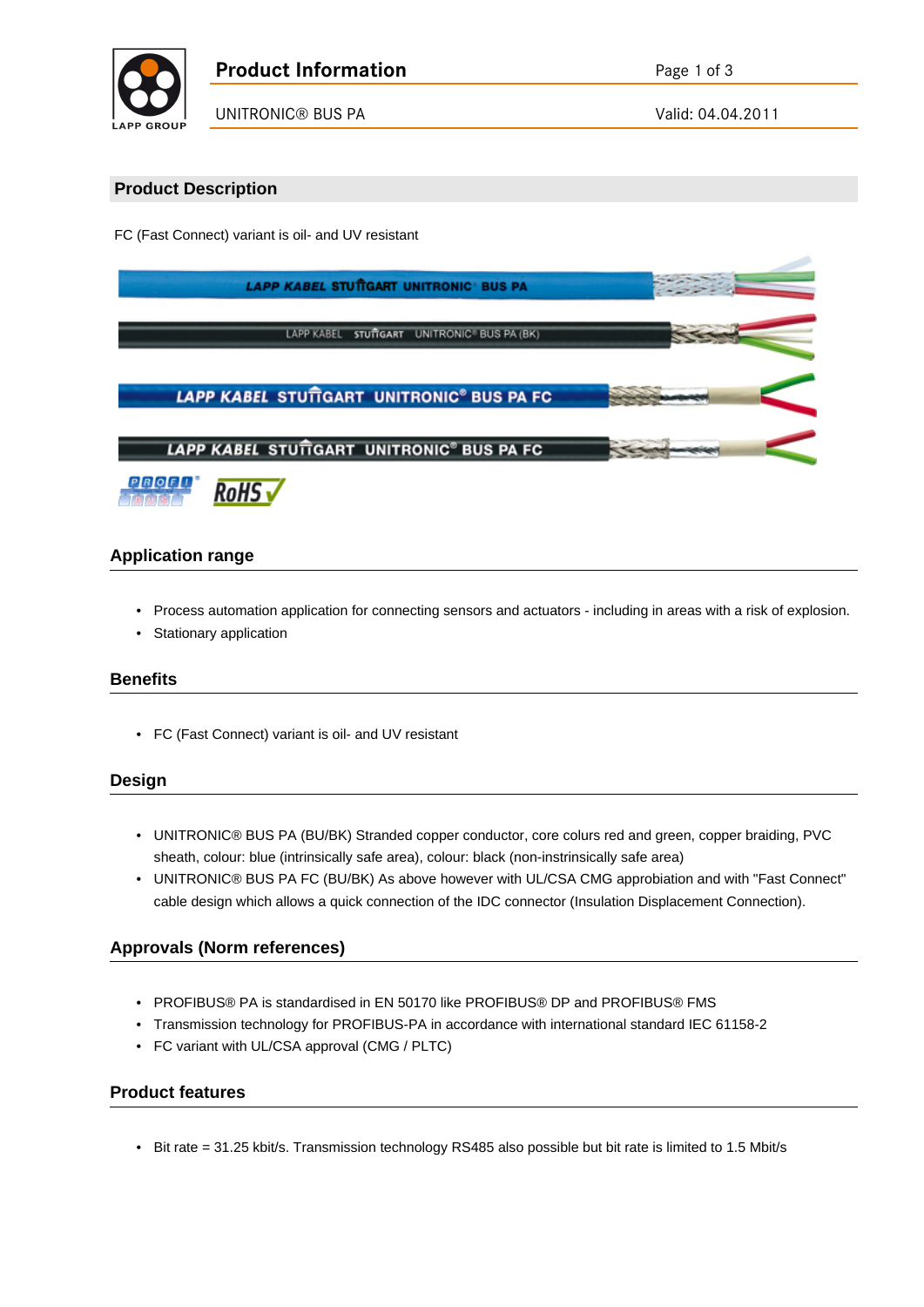

UNITRONIC® BUS PA Valid: 04.04.2011

- Maximum segment length depends on several factors (e.g. supply voltage, current demand).
- Technical Data: see overview "UNITRONIC® Bus Cables".
- Flame retardant according to IEC 60332-1-2

## **Technical Data**

**Peak working voltage** (not for power purposes) 250 V **Conductor resistance** (loop): max. 44 Ohm/km **Minimum bending radius** Fixed installation: 10 x outer diameter

**Test voltage** Core/core: 1500 V **Range of temperature** Static: -30°C up to +80°C For installation: -5°C up to +50°C **Characteristic impedance** 100 +/- 20 Ohm

# **Article List**

|                                                                                 |                | <b>Number</b>         |                |             |        |
|---------------------------------------------------------------------------------|----------------|-----------------------|----------------|-------------|--------|
| Part                                                                            | Article        | of pairs and cable    | Outer          | Copper      | Weight |
| number                                                                          | designation    | diameter per          | diameter in mm | index kg/km | kg/km  |
|                                                                                 |                | conductor in mm       |                |             |        |
| For fixed installation - conventional cable assembly                            |                |                       |                |             |        |
| 2170234                                                                         | UNITRONIC® BUS | $1 \times 2 \times 1$ | 8.0            | 45.0        | 84     |
|                                                                                 | PA (BU)        |                       |                |             |        |
| 2170235                                                                         | UNITRONIC® BUS | $1 \times 2 \times 1$ | 8.0            | 45.0        | 84     |
|                                                                                 | PA (BK)        |                       |                |             |        |
| For fixed installation - "Fast Connect" cable assembly - UL/CSA CMG approbation |                |                       |                |             |        |
| 2170334                                                                         | UNITRONIC® BUS | $1 \times 2 \times 1$ | 8.0            | 45.5        | 103    |
|                                                                                 | PA FC (BU)     |                       |                |             |        |
| 2170335                                                                         | UNITRONIC® BUS | $1 \times 2 \times 1$ | 8.0            | 45.5        | 103    |
|                                                                                 | PA FC (BK)     |                       |                |             |        |

#### **Footnote:**

All product related values as shown are nominal values unless specified differently. Further values, e.g. tolerances we submit on request - if available and released for publication.

Copper price basis: EUR 150 / 100 kg; For utilization and definition of 'Metal price basis' and 'Metal index' see Appendix T17

Please find our standard lengths at: www.lappkabel.de/en/cable-standardlengths

Packaging size: Coil  $\leq 30$  kg and  $\leq 250$  m, otherwise drum